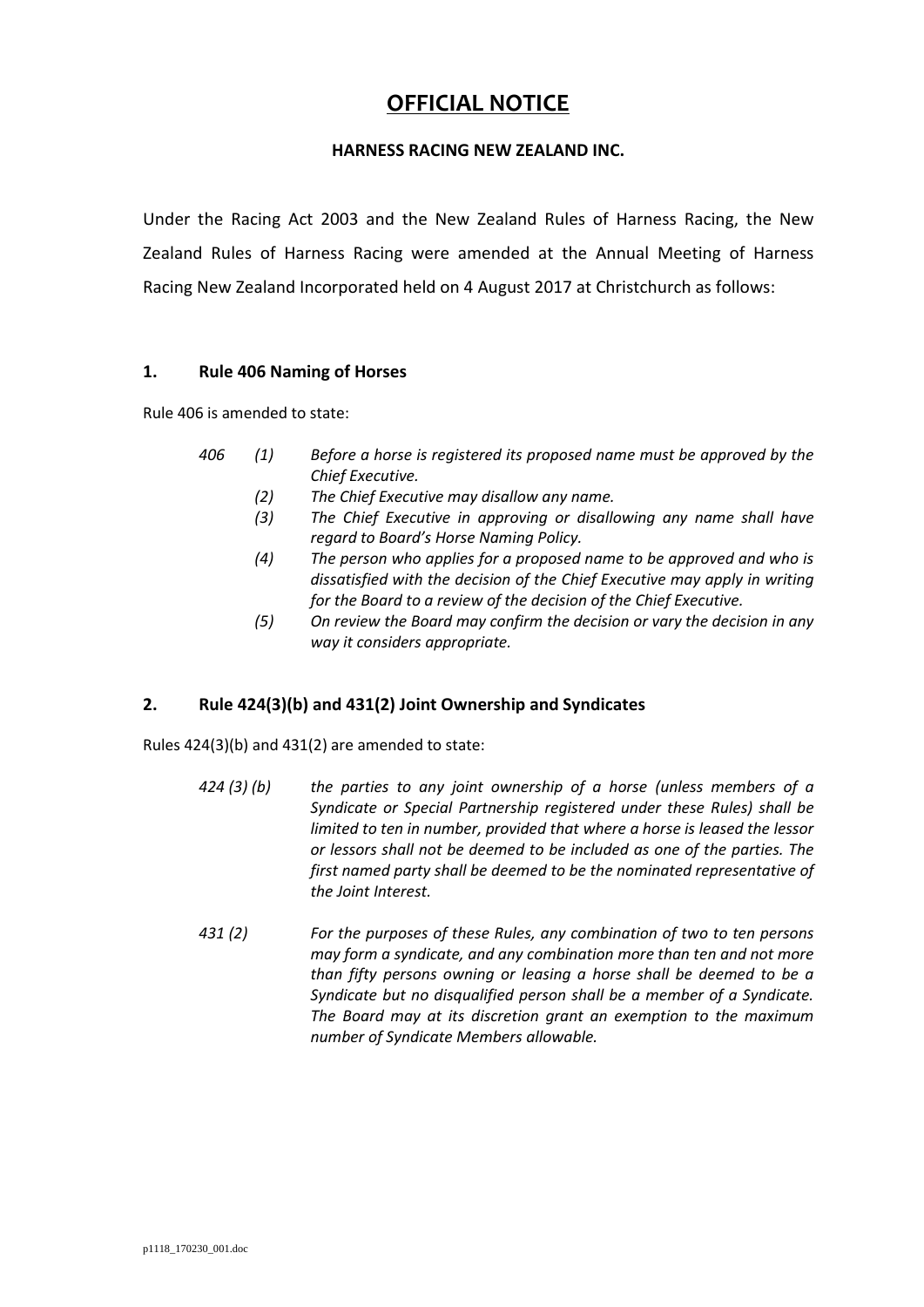## **3. Rule 823(3) and Fourth Schedule – Horse Movement**

Rule 823(3) and the references to rule 823(3) in the Fourth Schedule are amended to state:

- *(3) A trainer may:-*
	- *(a) without notice leave a horse with another licensed trainer for a period up to that specified in the Horse Movement Regulations made by the Board;*
	- *(b) leave a horse with another licensed trainer for a period of more than that specified in the Horse Movement Regulations but no more than 12 consecutive weeks provided prior notice is given to Harness Racing New Zealand of the name of the trainer in whose hands the horse has been left in the form prescribed by the Horse Movement Regulations made by the Board.*

| Rule 823(3) Horse Movement greater than period $\frac{1}{50}$ |  |
|---------------------------------------------------------------|--|
| specified in Horse Movement Regulations not notified          |  |

## **4. Rule 856 – Persons Present at the Start**

Rule 856 is amended to state:

- *856 (1) The Starter, Starter's Assistants, the horsemen in the race, the race-day veterinarian, and the race-day farrier are permitted to be at the start of any race.*
	- *(2) Any other person may only be present at the start with the express permission of the Stipendiary Steward.*

## **5. Rule 857(3)(m) – Mobile Starts, Moving Starts, Standing Starts**

Rule 857(3)(m) is deleted.

## **6. Rule 869(2) – Use of the Whip**

Rule 869(2) is amended to state:

*869 (2) No horseman shall during any race use a whip in a manner in contravention of the Use of the Whip Regulations made by the Board.*

## **7. Rule 1107(1)(b) – Protest by Connections**

Rule  $1107(1)(b)$  is amended by renumbering sub-paragraphs (v) as (vi) and (vi) as (vii) and inserting a new sub-paragraph (v) which states:

*(v) rule 869A - which relates to interference;*